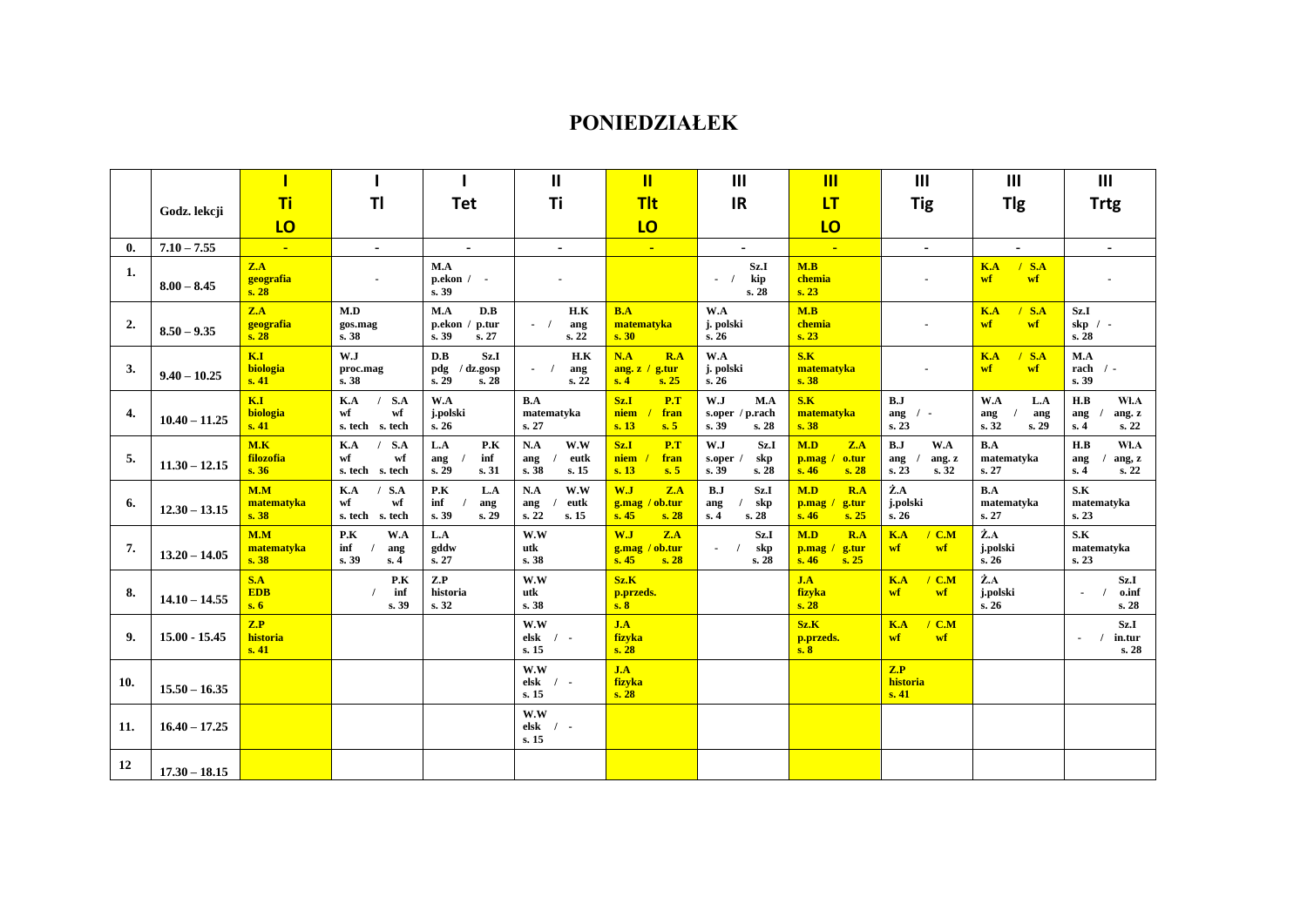## **WTOREK**

|     | Godz. lekcji    |                                                     |                           |                                                    | Ш                                                 | Ш                                             | $\mathbf{m}$                                             | $\mathbf{III}$                                  | $\mathbf{III}$                                                     | $\mathbf{III}$                                      | III                                           |
|-----|-----------------|-----------------------------------------------------|---------------------------|----------------------------------------------------|---------------------------------------------------|-----------------------------------------------|----------------------------------------------------------|-------------------------------------------------|--------------------------------------------------------------------|-----------------------------------------------------|-----------------------------------------------|
|     |                 | <b>Ti</b>                                           | T <sub>l</sub>            | <b>Tet</b>                                         | Ti                                                | <b>Tit</b>                                    | IR                                                       | <b>LT</b>                                       | <b>Tig</b>                                                         | <b>Tlg</b>                                          | <b>Trtg</b>                                   |
|     |                 | LO                                                  | LO                        |                                                    |                                                   |                                               | LO                                                       |                                                 |                                                                    |                                                     |                                               |
| 0.  | $7.10 - 7.55$   |                                                     | $\blacksquare$            |                                                    | W.W<br>eutk $/$ -<br>s. 15                        |                                               | $\blacksquare$                                           |                                                 |                                                                    |                                                     |                                               |
| 1.  | $8.00 - 8.45$   | K.A<br>C.M<br>$\mathbf{wf}$ /<br>wf                 | Z.A<br>geografia<br>s.42  | D.B<br>K.A<br>pdg<br>p.tur<br>s.4<br>s. 27         | W.W<br>eutk $/$ -<br>s. 15                        | M.A<br>- / mark.tur<br>s. 28                  | B.A<br>matematyka<br>s.25                                | $\dot{Z}$ .A<br>j.polski<br>s.26                |                                                                    |                                                     | R.A<br>$\sqrt{ }$<br>g.tur<br>s. 23           |
| 2.  | $8.50 - 9.35$   | K.A<br>C.M<br>$\mathbf{w}$ f<br>$\frac{1}{2}$<br>wf | Z.A<br>geografia<br>s.42  | D.B<br>K.A<br>pdg<br>p.tur<br>s.4<br>s. 27         | P.E<br>W.W<br>elsk<br>aso<br>s. 31<br>s. 15       | M.A<br>- / mark.tur<br>s. 28                  | M.B<br>chemia<br>s. 23                                   | Ż.A<br>j.polski<br>s.26                         |                                                                    | M.D<br>pms<br>s. 38                                 | R.A<br>g.tur<br>s. 23                         |
| 3.  | $9.40 - 10.25$  | K.A<br>C.M<br>$wf$ / $wf$                           | S.A<br>edb<br>s.41        | R.A<br>M.A<br>p. sta<br>g.tur<br>s. 32<br>s. 27    | P.E<br>W.W<br>elsk<br>aso<br>s. 15<br>s.31        | Sz.I<br>$-$ /<br>inf<br>s.28                  | M.B<br>chemia<br>s. 23                                   | S.K<br>matematyka<br>s. 23                      |                                                                    | M.D<br>pms<br>s. 38                                 | Ż.A<br>j.polski<br>s.26                       |
| 4.  | $10.40 - 11.25$ | Z.P<br>historia<br>s.41                             | P.M<br>matematyka<br>s.40 | M.A<br>D.B<br>pod.ek /<br>p.tur<br>s. 32<br>s. 23  | P.E<br>W.W<br>elsk<br>aso<br>s. 31<br>s. 15       | R.J<br>K.A<br>p. log<br>ort<br>s. 38<br>s. 29 | C.M<br>K.A<br>$\mathbf{w}\mathbf{f}$<br>$\sqrt{ }$<br>wf | M.D<br>Wł.A<br>p.mag<br>ang<br>s.26<br>s. 22    | D.W<br>wiai<br>$\blacksquare$<br>$\overline{\phantom{a}}$<br>s. 39 | B.A<br>matematyka<br>s. 27                          | Sz.I<br>Z.A<br>Kip<br>ot<br>s. 28<br>s.30     |
| 5.  | $11.30 - 12.15$ | M.M<br>matematyka<br>s.38                           | K.M<br>filozofia<br>s.36  | L.A<br>D.B<br>p.tur<br>ang<br>s.4<br>s. 23         | W.A<br>j. polski<br>s.26                          | R.J<br>K.A<br>p. log<br>ort<br>s.38<br>s.29   | K.A<br>C.M<br>wf<br>wf<br>$\prime$                       | Wł.A<br>Sz.I<br>inf<br>ang<br>s. 31<br>s.22     | W.W<br>D.W<br>wiai<br>elsk<br>s. 39<br>s. 15                       | W.A<br>M.D<br>ang<br>o.mag<br>s. 32<br>s.4          | Z.A<br>M.A<br>p.rach<br>ot<br>s.28<br>s.30    |
| 6.  | $12.30 - 13.15$ | $\dot{Z}$ . $A$<br>j.polski<br>s. 24                | K.I<br>biologia<br>s. 30  | Sz.I<br>L.A<br>$t.$ biu /<br>ang<br>s. 38<br>s. 27 | W.J<br>P.E<br>$sys_op /$<br>aso<br>s. 39<br>s. 31 | W.A<br>j.polski<br>s.26                       | K.A<br>C.M<br>$\mathbf{w}\mathbf{f}$<br>$\sqrt{ }$<br>wf | WI.A<br>K.A<br>ort<br>ang<br>s. 22<br>s.4       | S.K<br>matematyka<br>s. 23                                         | W.A<br>M.D<br>o.mag<br>ang<br>s.32<br>s.4           | M.A<br>Z.A<br>p.rach /<br>ot<br>s. 28<br>s.30 |
| 7.  | $13.20 - 14.05$ | $\dot{Z}$ .A<br>j.polski<br>s. 24                   | K.I<br>biologia<br>s.30   | Z.A<br>geografia<br>s. 27                          | P.E<br>aso<br>$\blacksquare$<br>s.31              | N.A<br>L.A<br>ang<br>ang<br>s. 29<br>s.32     | J.A<br>fizyka<br>s.28                                    | K.A<br>Wł.A<br>ort<br>ang<br>s. 22<br>s.4       | S.K<br>matematyka<br>s. 23                                         | M.D<br>W.J<br>$o$ .mag / $p$ .mag<br>s. 38<br>s. 30 | Sz.I<br>A.M<br>mark.<br>skp<br>s. 39<br>s.28  |
| 8.  | $14.10 - 14.55$ | H.K<br>$\sim$ $\sqrt{ }$<br>ang<br>s.27             | W.K<br>religia<br>s.8     | M.A<br>$-1$<br>market<br>s. 27                     | P.E<br>aso<br>s. 31                               | Z.P<br>historia<br>s. 32                      | J.A<br>fizyka<br>s. 28                                   | R.J<br>Z.A<br>log.tr<br>o.tur<br>s. 39<br>s. 15 | L.A<br>$-1$<br>ang<br>s.22                                         | M.D<br>W.J<br>$o$ .mag / $p$ .mag<br>s. 38<br>s.30  | Sz.I<br>K.A<br>skp<br>ort<br>s. 29<br>s. 28   |
| 9.  | $15.00 - 15.45$ |                                                     |                           | M.A<br>market<br>$-1$<br>s. 27                     |                                                   |                                               | D.W<br>wiai<br>s.45                                      | W.J<br>Sz.I<br>inf<br>ult<br>s.39<br>s. 28      | L.A<br>$\sim$ $\sqrt{ }$<br>ang<br>s.22                            | Z.P<br>his<br>s. 32                                 | K.A<br>$-1$<br>ort<br>s. 29                   |
| 10. | $15.50 - 16.35$ |                                                     |                           |                                                    |                                                   |                                               |                                                          |                                                 |                                                                    |                                                     |                                               |
| 11. | $16.40 - 17.25$ |                                                     |                           |                                                    |                                                   |                                               |                                                          |                                                 |                                                                    |                                                     |                                               |
| 12  | $17.30 - 18.15$ |                                                     |                           |                                                    |                                                   |                                               |                                                          |                                                 |                                                                    |                                                     |                                               |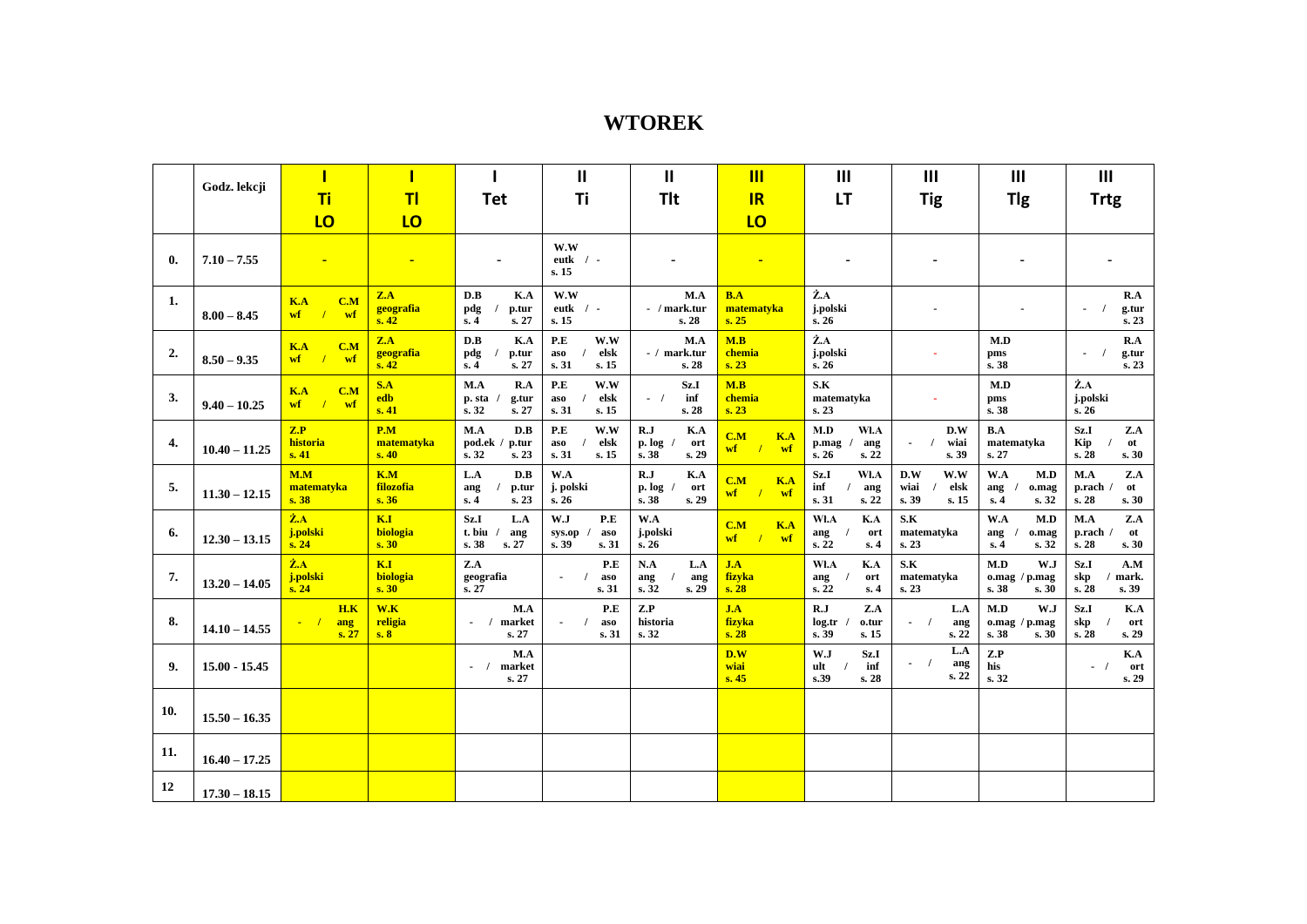## **ŚRODA**

|                | Godz. lekcji    |                                                    |                                            | Π                                                 | $\mathbf{II}$                                    | Ш                                    | $\mathbf{III}$                                        | III                                             | III                                                                | Ш                                               | $\mathbf{III}$                                     |
|----------------|-----------------|----------------------------------------------------|--------------------------------------------|---------------------------------------------------|--------------------------------------------------|--------------------------------------|-------------------------------------------------------|-------------------------------------------------|--------------------------------------------------------------------|-------------------------------------------------|----------------------------------------------------|
|                |                 | Ti                                                 | <b>TI</b>                                  | <b>Tet</b>                                        | Ti                                               | <b>Tlt</b>                           | <b>IR</b>                                             | <b>LT</b>                                       | <b>Tig</b>                                                         | <b>Tlg</b>                                      | <b>Trtg</b>                                        |
|                |                 |                                                    |                                            | LO                                                | LO                                               |                                      |                                                       |                                                 |                                                                    |                                                 |                                                    |
| $\mathbf{0}$ . | $7.10 - 7.55$   | $\blacksquare$                                     | ٠                                          | $\blacksquare$                                    | $\blacksquare$                                   |                                      | $\blacksquare$                                        |                                                 | D.W<br>tsai<br>$\blacksquare$<br>$\overline{\phantom{a}}$<br>s. 39 | ٠                                               |                                                    |
| 1.             | $8.00 - 8.45$   | P.K<br>W.J<br>inf<br>$/$ sys.op<br>s. 31<br>s.28   | K.B<br>P.T<br>fran<br>niem<br>s. 29<br>s.4 | W.K<br>religia<br>s. 24                           | S.A<br>CzJ<br>$\sqrt{ }$<br>$\mathbf{w}$ f<br>wf |                                      | Sz.I<br>rach<br>$\sqrt{ }$<br>$\blacksquare$<br>s. 22 |                                                 | Sz.A<br>D.W<br>sys.op<br>tsai<br>s. 15<br>s. 39                    | $\blacksquare$                                  | Ż.A<br>j.polski<br>s. 26                           |
| 2.             | $8.50 - 9.35$   | W.J<br>P.K<br>inf<br>$sys_op /$<br>s.28<br>s. 31   | K.B<br>P.T<br>fran<br>niem<br>s. 29<br>s.4 | K.I<br>biologia<br>s.33                           | CzJ<br>S.A<br>$\mathbf{w}$ f<br>wf<br>$\prime$   | ks.K<br>religia<br>s.30              | Sz.I<br>rach<br>$\blacksquare$<br>s.22                | S.K<br>matematyka<br>s. 23                      | Sz.A<br>D.W<br>aso<br>tabz<br>s. 15<br>s. 39                       | R.J<br>log.tr<br>s. 38                          | Ż.A<br>j.polski<br>s. 26                           |
| 3.             | $9.40 - 10.25$  | Sz.D<br>P.T<br>niem<br>fran<br>s.31<br>s. 29       | Sz.1<br>dział.gosp<br>s. 32                | K.I<br>biologia<br>s.33                           | CzJ<br>S.A<br>$\mathbf{w}$ f<br>$\sqrt{ }$<br>wf | B.A<br>matematyka<br>s. 27           | Sz.I<br>K.B<br>niem<br>iem<br>s. 22<br>s.4            | S.K<br>matematyka<br>s. 23                      | D.W<br>Sz.A<br>tsai<br>sys.op<br>s. 39<br>s. 15                    | W.J<br>gddw<br>s. 38                            | $\mathbf{k}$ s. $\mathbf{K}$<br>religia<br>s. 30   |
| 4.             | $10.40 - 11.25$ | Sz.D<br>P.T<br>niem<br>fran<br>s. 31<br>s. 29      | W.J<br>proc.mag<br>s. 38                   | M.M<br>matematyka<br>s.38                         | N.A<br>H.K<br>ang<br>ang<br>s.5<br>s.27          | B.A<br>matematyka<br>s. 27           | K.B<br>Sz.I<br>niem<br>iem<br>s. 22<br>s.4            | Ż.A<br>j.polski<br>s.26                         | D.W<br>Sz.A<br>tsai<br>aso<br>s. 39<br>s. 15                       | ks.K<br>religia<br>s.30                         | S.K<br>Matematyka<br>s.23                          |
| 5.             | $11.30 - 12.15$ | $\dot{\mathbf{Z}}.\mathbf{A}$<br>j.polski<br>s. 23 | W.J<br>proc.mag<br>s. 38                   | CzJ<br>P.T<br>$\mathbf{w}$ f<br>wf<br>$\prime$    | J.A<br>fizyka<br>s. 25                           | W.A<br>j.polski<br>s.26              | ks.K<br>religia<br>s.30                               | WI.A<br>gddw<br>s.32                            | D.W<br>L.A<br>tabz<br>ang<br>s. 22<br>s. 39                        | B.A<br>matematyka<br>s. 27                      | K.B<br>Sz.I<br>niem<br>niem<br>s. 31<br>s.4        |
| 6.             | $12.30 - 13.15$ | Sz.A<br>W.J<br>aso<br>$/$ sys.op<br>s.15<br>s. 39  | Z.P<br>historia<br>s.32                    | CzJ<br>P.T<br>$\mathbf{w}$ f<br>wf                | J.A<br>fizyka<br>s. 25                           | W.A<br>j.polski<br>s.26              | B.A<br>Matematyka<br>s. 27                            | WI.A<br>M.A<br>$/$ mark<br>ang<br>s. 22<br>s.28 | S.K<br>matematyka<br>s. 23                                         | L.A<br>ang<br>$\overline{\phantom{a}}$<br>s. 38 | K.B<br>Sz.I<br>niem<br>niem<br>s.31<br>s.4         |
| 7.             | $13.20 - 14.05$ | Sz.A<br>W.J<br>aso<br>$/$ sys.op<br>s. 15<br>s.39  | W.A<br>j.polski<br>s. 26                   | Cz.J<br>P.T<br>$\mathbf{w}$ f<br>$\sqrt{ }$<br>wf | G.D<br>chemia<br>s. 25                           | Z.P<br>historia<br>s.32              | B.A<br>Matematyka<br>s. 27                            |                                                 | S.K<br>matematyka<br>s. 23                                         | L.A<br>ang<br>$\blacksquare$<br>s. 38           | WłA<br>M.A<br>siaf<br>ang<br>s. 28<br>s. 22        |
| 8.             | $14.10 - 14.55$ | Sz.A<br>aso<br>$\sim$ $\sqrt{ }$<br>s. 15          | W.A<br>j.polski<br>s. 26                   |                                                   | G.D<br>chemia<br>s. 25                           | L.A<br>ang<br>$\sim$ $\prime$<br>s.4 | Z.P<br><b>Historia</b><br>s. 32                       |                                                 | S.K<br>gddw<br>s. 23                                               |                                                 | WłA<br>M.A<br>siaf<br>ang<br>s. 28<br>s. 22        |
| 9.             | $15.00 - 15.45$ | Sz.A<br>aso<br>$\sim$ $\sqrt{ }$<br>s. 15          | Wł. A<br>ang $/$<br>s. 22                  |                                                   |                                                  | L.A<br>ang<br>$\sim$<br>s.4          | Z.P<br><b>Historia</b><br>s. 32                       |                                                 |                                                                    |                                                 | M.A<br>siaf<br>$\prime$<br>$\blacksquare$<br>s. 28 |
| 10.            | $15.50 - 16.35$ |                                                    |                                            |                                                   |                                                  |                                      |                                                       |                                                 |                                                                    |                                                 |                                                    |
| 11.            | $16.40 - 17.25$ |                                                    |                                            |                                                   |                                                  |                                      |                                                       |                                                 |                                                                    |                                                 |                                                    |
| 12             | $17.30 - 18.15$ |                                                    |                                            |                                                   |                                                  |                                      |                                                       |                                                 |                                                                    |                                                 |                                                    |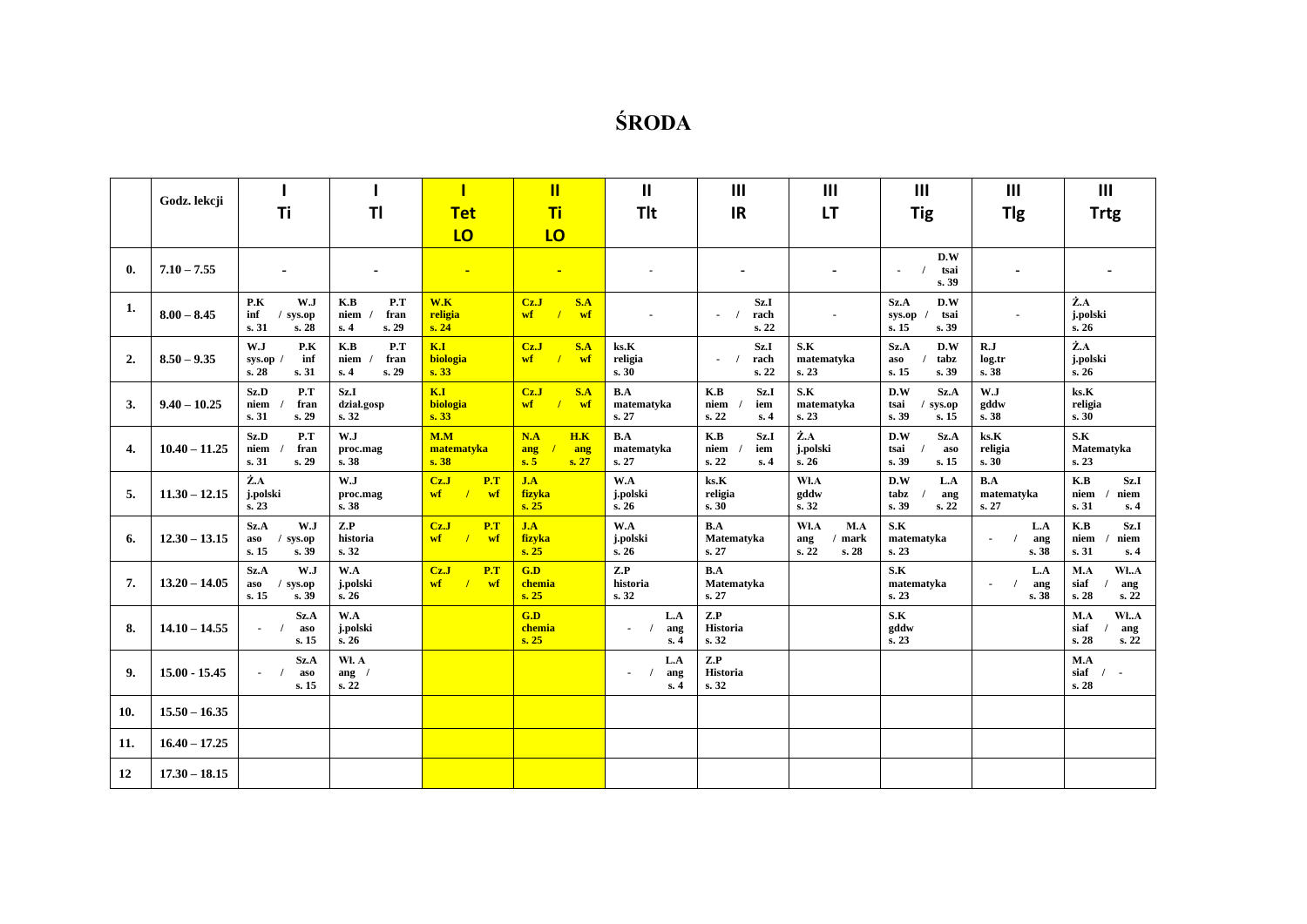**CZWARTEK**

|              | Godz. lekcji    |                                                |                                               |                                   | Ш                                                | п                                                 | III                                                      | $\overline{\mathsf{III}}$                                | III                                              | $\mathbf{III}$                                    | III                                           |
|--------------|-----------------|------------------------------------------------|-----------------------------------------------|-----------------------------------|--------------------------------------------------|---------------------------------------------------|----------------------------------------------------------|----------------------------------------------------------|--------------------------------------------------|---------------------------------------------------|-----------------------------------------------|
|              |                 | Τi                                             | TI                                            | <b>Tet</b>                        | Ti                                               | <b>Tit</b>                                        | <b>IR</b>                                                | LT                                                       | <b>Tig</b>                                       | Tlg                                               | <b>Trtg</b>                                   |
|              |                 |                                                |                                               | LO                                |                                                  | LO                                                |                                                          | LO                                                       |                                                  |                                                   |                                               |
| $\mathbf{0}$ | $7.10 - 7.55$   |                                                |                                               |                                   | $\blacksquare$                                   |                                                   | $\blacksquare$                                           | н                                                        | W.W<br>$\sqrt{ }$<br>elsk<br>s. 15               |                                                   |                                               |
| 1.           | $8.00 - 8.45$   | ks.K<br>religia<br>s.30                        | WI.A<br>W.A<br>ang z<br>ang z<br>s. 22<br>s.4 | M.M<br>matematyka<br>s.38         | B.A<br>matematyka<br>s. 27                       | G.D<br>chemia<br>s.40                             | A.J<br>$\bf{lsk}$<br>$\prime$ .<br>s. 39                 | W.J<br>Z.A<br>o.tur<br>o.mag<br>s.45<br>s.4              | W.W<br>utk<br>s. 38                              | Ż.A<br>j.polski<br>s. 26                          | M.A<br>dz.przed / -<br>s.28                   |
| 2.           | $8.50 - 9.35$   | W.W<br>H.K<br>eutk<br>ang<br>s. 38<br>s.15     | WI.A<br>W.A<br>ang<br>ang<br>s. 22<br>s.4     | M.M<br>matematyka<br>s.38         | B.A<br>matematyka<br>s. 27                       | G.D<br>chemia<br>s.40                             | A.J<br>M.A<br>$\bf{lsk}$<br>$/dz$ .prz<br>s. 39<br>s. 28 | W.J<br>Z.A<br>o.mag<br>o.tur<br>s.45<br>s.4              | $\mathbf{k}$ s. $\mathbf{K}$<br>religia<br>s. 30 | Ż.A<br>j.polski<br>s. 26                          | S.K<br>matematyka<br>s. 23                    |
| 3.           | $9.40 - 10.25$  | W.W<br>H.K<br>eutk<br>ang<br>s. 15<br>s. 38    | WI.A<br>W.A<br>ang<br>ang<br>s. 22<br>s.4     | S.A<br>edb<br>s.40                | ks.K<br>religia<br>s.30                          | M.D<br>Z.A<br>ob.mac / out<br>s.46<br>s.4         | A.J<br>M.A<br>tsai<br>dz.prz<br>s.39<br>s. 28            | W.J<br>R.A<br>$0.\text{mag}$ /<br>g.tur<br>s.45<br>s. 25 | $\dot{Z}$ .A<br>j.polski<br>s.26                 | B.A<br>matematyka<br>s. 27                        | S.K<br>matematyka<br>s. 23                    |
| 4.           | $10.40 - 11.25$ | W.J<br>W.W<br>eutk<br>sys.op<br>s. 31<br>s. 15 | W.A<br>j.polski<br>s. 26                      | Z.A<br>geografia<br>s.42          | Z.P<br>historia<br>s. 32                         | M.D<br>R.A<br>$ob\_{mag}$ / g.tur<br>s.46<br>s.25 | A.J<br>M.A<br>tsai<br>dz.prz<br>s.39<br>s. 28            | S.A<br>CzJ<br>wf<br>wf                                   | S.K<br>matematyka<br>s. 23                       | W.A<br>L.A<br>ang.z<br>ang.z<br>s.4<br>s. 29      | Ż.A<br>j.polski<br>s. 38                      |
| 5.           | $11.30 - 12.15$ | W.W<br>W.J<br>eutk<br>sys.op<br>s.28<br>s. 15  | Z.P<br><b>Historia</b><br>s.32                | W.K<br>religia<br>s.8             | W.A<br>j.polski<br>s.26                          | R.A<br>M.D<br>ob.mac/<br>g.tur<br>s.46<br>s.25    | B.J<br>Sz.I<br>kip<br>ang<br>s. 29<br>s. 27              | S.A<br>Cz.J<br>wf<br>$\overline{1}$<br>wf                | A.J<br>K.D<br>adim<br>sbd<br>s. 39<br>s.31       | W.A<br>L.A<br>ang.z<br>ang.z<br>s. 29<br>s.4      | M.A<br>Wł.A<br>rach<br>ang<br>s. 23<br>s. 22  |
| 6.           | $12.30 - 13.15$ | Wł.A<br>$\prime$ -<br>ang<br>s. 22             | M.D<br>gosp. mag<br>s. 38                     | K.M<br>filozofia<br>s.36          | W.A<br>j.polski<br>s.26                          | B.A<br>gddw<br>s.33                               | B.J<br>Sz.I<br>inf<br>ang<br>s. 29<br>s. 28              | S.A<br>Cz.J<br>wf<br>$\overline{1}$<br>wf                | A.J<br>K.D<br>adim<br>sbd<br>s.31<br>s. 39       | W.J<br>ult<br>s. 32                               | M.A<br>Z.A<br>rach<br>o.tur<br>s. 23<br>s. 27 |
| 7.           | $13.20 - 14.05$ |                                                | M.D<br>gddw<br>s. 38                          | L.A<br>$\sqrt{2}$<br>ang<br>s. 13 | K.D<br>lsk<br>s. 26                              | CzJ<br>P.T<br>$\mathbf{w}$ f<br>wf                | Sz.I<br>WI.A<br>inf<br>ang<br>s. 28<br>s. 22             | Sz.D<br>K.B<br>niem<br>niem<br>s.42<br>s.41              | B.J<br>A.J<br>adim<br>ang<br>s. 29<br>s. 15      | W.J<br>$p \cdot mag$ /<br>$\blacksquare$<br>s. 32 | M.A<br>gddw<br>s. 27                          |
| 8.           | $14.10 - 14.55$ |                                                | Sz.I<br>dział.gosp<br>s. 38                   |                                   | Sz.K<br>p.przedsięb.<br>s.26                     | CzJ<br>P.T<br>wf<br>$\sqrt{ }$<br>wf              | K.D<br>WI.A<br>aso<br>ang<br>s.39<br>s.22                | Sz.D<br>K.B<br>niem<br>niem<br>s.42<br>s.41              | B.J<br>A.J<br>adim<br>ang<br>s. 29<br>s. 15      | W.J<br>$p \cdot mag$ /<br>$\blacksquare$<br>s. 32 | H.B<br>$\sqrt{ }$<br>ang<br>s.4               |
| 9.           | $15.00 - 15.45$ |                                                |                                               |                                   | W.J<br>Sz.I<br>inf<br>/ sys.op<br>s. 28<br>s. 31 | CzJ<br>P.T<br>$\mathbf{w}$ f<br>wf                | Sz.K<br>p.przedsięb.<br>s.26                             | J.A<br>fizyka<br>s.25                                    | K.D<br>sbd<br>$\sqrt{ }$<br>s. 39                |                                                   | H.B<br>$\sqrt{ }$<br>ang<br>s.4               |
| 10.          | $15.50 - 16.35$ |                                                |                                               |                                   |                                                  |                                                   |                                                          |                                                          | K.D<br>sbd<br>$\prime$ .<br>s. 39                |                                                   |                                               |
| 11.          | $16.40 - 17.25$ |                                                |                                               |                                   |                                                  |                                                   |                                                          |                                                          |                                                  |                                                   |                                               |
| 12.          | $17.30 - 18.15$ |                                                |                                               |                                   |                                                  |                                                   |                                                          |                                                          |                                                  |                                                   |                                               |